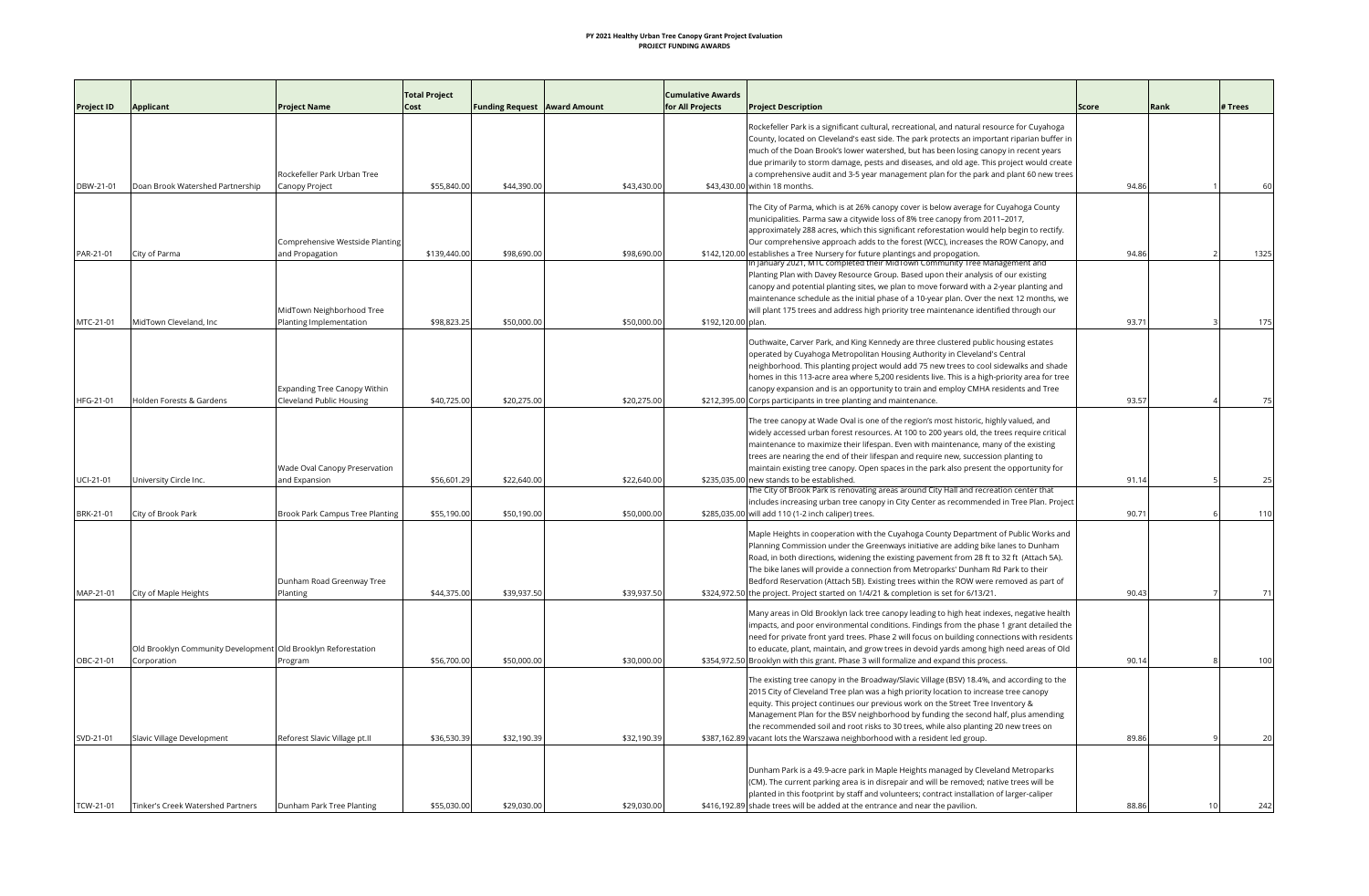## **PY 2021 Healthy Urban Tree Canopy Grant Project Evaluation PROJECT FUNDING AWARDS**

| Project ID | Applicant                        | <b>Project Name</b>                                                                 | <b>Total Project</b><br>Cost | <b>Funding Request Award Amount</b> |             | <b>Cumulative Awards</b><br>for All Projects | <b>Project Description</b>                                                                                                                                                                                                                                                                                                                                                                                                                                                                                                                                                             | Score | Rank | # Trees |      |
|------------|----------------------------------|-------------------------------------------------------------------------------------|------------------------------|-------------------------------------|-------------|----------------------------------------------|----------------------------------------------------------------------------------------------------------------------------------------------------------------------------------------------------------------------------------------------------------------------------------------------------------------------------------------------------------------------------------------------------------------------------------------------------------------------------------------------------------------------------------------------------------------------------------------|-------|------|---------|------|
|            |                                  |                                                                                     |                              |                                     |             |                                              |                                                                                                                                                                                                                                                                                                                                                                                                                                                                                                                                                                                        |       |      |         |      |
|            |                                  |                                                                                     |                              |                                     |             |                                              |                                                                                                                                                                                                                                                                                                                                                                                                                                                                                                                                                                                        |       |      |         |      |
|            | Detroit Shoreway Development     | Tree Planting in the Detroit                                                        |                              |                                     |             |                                              | This application desires to build off of the existing momentum of the Tree Inventory and                                                                                                                                                                                                                                                                                                                                                                                                                                                                                               |       |      |         |      |
| DSD-21-01  | Corportation                     | Shoreway & Cudell Neighborhood                                                      | \$27,690.20                  | \$24,950.00                         | \$19,950.00 |                                              | \$436,142.89 Planting Plan and will focus on ROW planting in highly vulnerable areas.                                                                                                                                                                                                                                                                                                                                                                                                                                                                                                  | 88.43 |      | 11      | 50   |
| WRC-21-01  | Western Reserve Land Conservancy | Mt. Pleasant Tree Inventory and<br>Planting                                         | \$43,335.00                  | \$21,575.00                         | \$21,575.00 |                                              | Western Reserve Land Conservancy will work with Davey Resource Group and Mt. Pleasant<br>NOW to conduct a tree and planting site inventory and plant 25 trees in the Mt. Pleasant<br>neighborhood. The inventory will provide important data for future tree planting and<br>greenspace efforts. The tree planting will be a first step in restoring canopy, developing<br>relationships with residents in the neighborhood and sharing information on the benefits<br>\$457,717.89 of trees. Future plans include the development of a park.                                          | 86.86 |      | 12      | 25   |
| LKW-21-01  | City of Lakewood                 | City of Lakewood Forestry<br>Initiative                                             | \$125,232.00                 | \$50,000.00                         | \$50,000.00 |                                              | The City of Lakewood created the Lakewood Tree Action Plan on February 1, 2016 to<br>increase our urban tree canopy, maintain the health of all trees in our urban forest, and<br>promote the environmental, financial, and social benefits of urban trees though pubic<br>outreach and education. Grant funding will complement this program, as this is the fifth<br>and final phase which consists of a large-scale tree planting and maintenance initiative<br>\$507,717.89 that aims to create a net zero annual tree loss for the City.                                          | 86.00 |      | 13      | 400  |
| PMH-21-01  | City of Parma Heights            | Urban Canopy Enhancement<br>Program                                                 | \$52,150.00                  | \$46,950.00                         | \$46,950.00 |                                              | The city, located wholly within the Cuyahoga River Area of Concern is requesting funding<br>to continue our Urban Canopy Enhancement Program to replace tree losses from EAB,<br>storm damage, aging, and safety concerns. Our Tree Consultant will oversee this program<br>and our continuing efforts from a 2013 Project Clean Lake grant ensuring industry<br>standards and BMP's are followed to give trees the greatest chance to thrive. The planting<br>\$554,667.89 project will be citywide, emphasizing the SE quadrant.                                                     | 85.71 |      | 14      | 150  |
| BRL-21-01  | City of Brooklyn                 | City of Brooklyn Bi-annual Tree<br>Planting                                         | \$19,555.00                  | \$17,595.00                         | \$17,595.00 |                                              | Brooklyn is the 6th lowest in tree coverage according to the County's 2019 assessment.<br>This project proposes 3 locations to increase canopy. (1) 70 trees in Marquardt Park and 42<br>trees in the newly added neighborhood park connector paths (2) Roadoan Road - 30 trees<br>\$572,262.89 and (3) Archmere avenue - 20 new trees.                                                                                                                                                                                                                                                | 84.86 |      | 15      | 152  |
| STR-21-01  | City of Strongsville             | Strongsville's 2021 Canopy<br>Improvement Initiative                                | \$55,325.00                  | \$50,000.00                         | \$50,000.00 |                                              | A portion of the Baldwin Creek Watershed intersects the city of Strongsville. Over the last<br>several years this watershed has experienced a loss of over 11% in tree canopy. The scope<br>of this project includes updating the northeast part of Strongsville's tree inventory, so as<br>to prioritize planting, and to plant street trees within the watershed. While the majority of<br>plantings will occur within tree lawns, some private property planting is anticipated in<br>\$622,262.89 order to help grow the tree canopy.                                              | 84.57 |      | 16      | 150  |
| FVP-21-01  | City of Fairview Park            | 2021 Fairview Park Tree Canopy<br><b>Expansion Project</b>                          | \$51,125.08                  | \$46,012.57                         | \$46,012.57 |                                              | Project includes planting 50 trees at historic Bain Park (24.12 ac) & 50 on nearby streets<br>(Elizabeth/Briarwood/Overlook/Marian). Significant canopy lost in park/subject streets due<br>\$668,275.46 to EAB & end of life issues.                                                                                                                                                                                                                                                                                                                                                  | 83.43 |      | 17      | 100  |
| NBH-21-01  | Village of Newburgh Heights      | 2021 Newburgh Hts.<br>Reforestation Program                                         | \$102,052.50                 | \$92,775.00                         | \$50,000.00 |                                              | Years of neglect had left our urban forest in a state of decline, however, over the last<br>several years the Village has mounted a substantive effort to enhance our urban forest<br>with a focus on street trees. This has allowed the Village to maintain our Tree City status.<br>Larger sites in the Village remain vacant lots. Our desire is to define our current inventory<br>\$718,275.46 and therefore be more intentional with our planning, maintenance and planting efforts.<br>The City of Rocky River has worked diligently to increase canopy on public property, but | 83.14 |      | 18      | 54.7 |
| ROC-21-01  | City of Rocky River              | Tree Canopy Expansion Through<br>Residential Planting in the City of<br>Rocky River | \$37,595.00                  | \$30,000.00                         | \$30,000.00 |                                              | the 2019 Cuyahoga County Canopy Assessment shows that we are losing canopy on<br>private property. To achieve the goal of increasing overall canopy cover, we plan to work<br>with property owners to plant trees on private property, at no cost to the property owner,<br>in areas that present significant need and limitations within the right-of-way for large tree<br>\$748,275.46 planting in addition to annual public property planting.                                                                                                                                     | 82.14 |      | 19      | 103  |